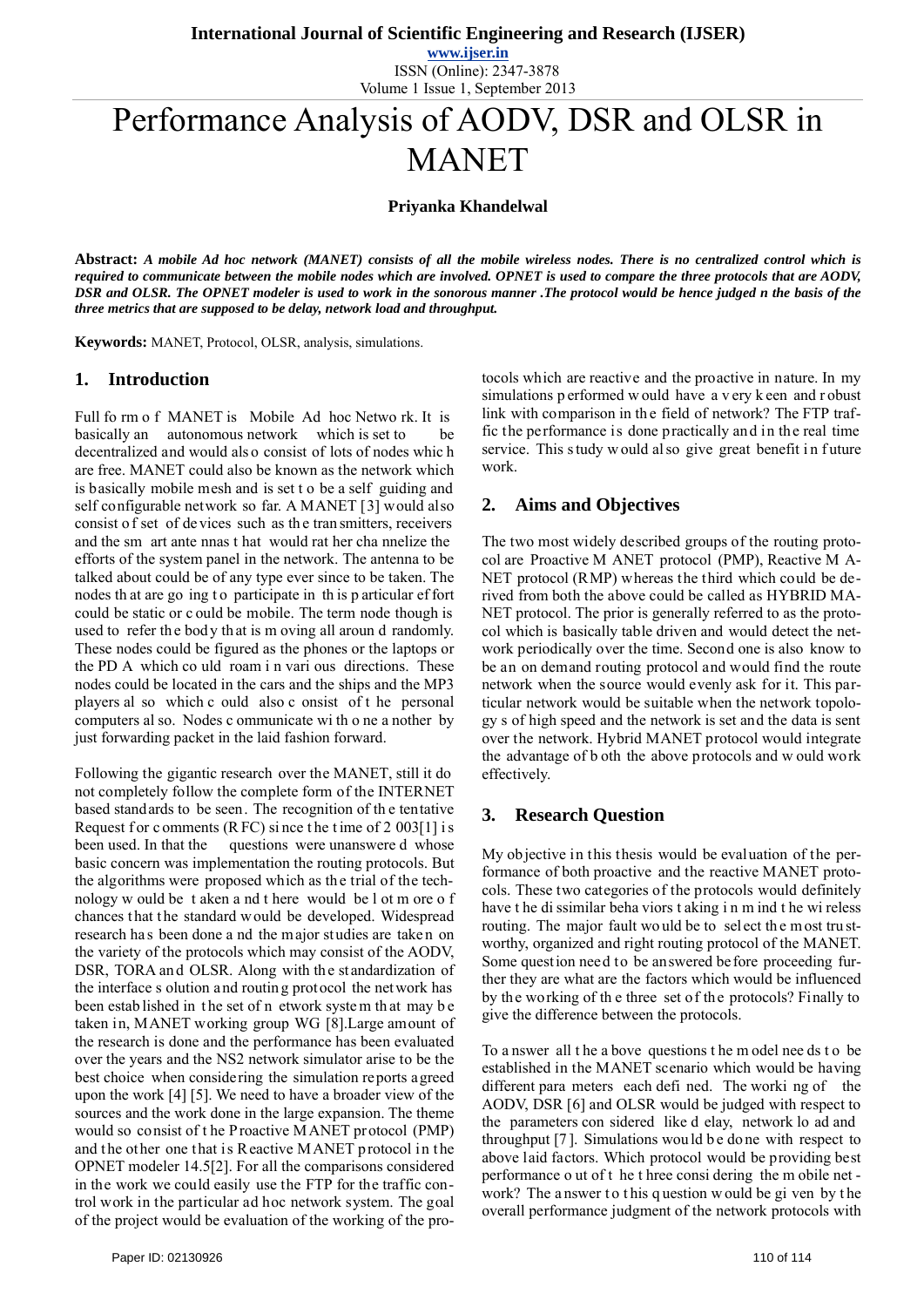**www.ijser.in** ISSN (Online): 2347-3878

Volume 1 Issue 1, September 2013

the given topology.

### **4. Scope of Research**

As the two categories of the routing protocol is known. A hybrid tends to be the best of combination of the two which is called p roactive an d t he reactive pro tocols. It tend s to have the best qualities of the both the other protocols. In the following work the three protocols are considered which are need to be the AODV [9] and DSR which are reactive and OLSR which is tend to be proactive. In th e following work the evaluation need to be done for the mentioned above protocols and th e network n eed to be im plemented upon it. I would also test the performance of the protocols which are to be pe rformed a nd h ow t he network si mulation i s done. The design would also focus on the effect of the protocols. These effects would be varying with time of pa use which would not be taken in consideration.

## **5. Ad hoc on Demand Distance Vector Protocol**

AODV is a protocol which works on the procedure of the on demand routing. The AODV also would thus give an easy way to be lin ked to the network topo logy. The notification would thus be canceled. Taking example if a part icular link failure information is b een sent in the network nodes then the unicast route would be built from the source to the destination and the traffic also created would be minimum of its own kinds. AODV would n ever entertain t he pr ocedure of the extra routing when not in use to be done. If any of the 2 nodes wants t o c ommunicate wi th one a nother t han t he AODV is the one which is responsible for building of the multi h op route. AODV wou ld rat her use th e destination sequence number 9DSN0 to avoid counting and causing the problem of the infinite looping in the network topology. The favorable route is also bee n selected on the basis of the well defined sequence number been used.

## **6. Dynamic Source Routing**

DSR i s a n O n dem and routing protocol which i s t o be known as react ive protocol. It is the one which is m eant for the source routing and is yet very simple and efficient one to work with. It could be used in the multi hop wireless networks that are ad hoc networks. The DSR is self managing and self attainable protocol. It does consist of just two of the mechanisms that are route discovery and the route maintenance.

## **7. OLSR**

It is th e one which is basically meant for the syste m of the table driven manner to be taken. It would permanently update and store the routing in formation insi de its cache a nd would maintain a table out of it. It would also keep the track of the data in the network so as to get the best work done on the system. It could be easily implemented in the table so as to see the working. The figure 3-5 shows how the work has been done in the case of OLSR which could be implemented in ad hoc networks. The multi point relay would then help to get the node in the time.

There are suppose to be variety of the parameters which help in t he e valuation of t he performance of t he p rotocol been used. They have different behavior for all the network topologies been defined. There would be in exact the three parameters which needs to be evaluated. These parameters may be the delay, network load and the throughput on the basis of which the working is done a nd the measurements are be en judged in the system.

#### **8.1 Delay**

**8. Performance** 

The packet would als o cost the end to end delay at the ti me of the generation of the packet by the source up to the work of the destination reception been done. So this would be the time which a packet takes to travel and go across the network to set t he boundaries to be done in th e network. This time would be expressed in seconds and hence all the delays in the network are supposed to be known as th e end to end packet delay. Sometimes these delays could be also called as the latency of the network to b e seen which is sup posed to be same as t he delay packet end to end delivery delay with the constraints that the network is set and the packet is se nt over the network topology to be taken. Some application the delay is major d rawback and they are rath er sen sitive to it such a v oice application which could not withstand the delay. So in t hat case the voice would rather require t he low delay in the etwork.FTP is rath er much more tolerant to the delay of the network in the system.

D (end –end) =  $N$  [d (trans) +d (prop) +d (proc)]

#### **8.2 Network load**

Load of the network is the t otal amount of the bit/sec to be submitted to the wireless network to be seen the data is set to the wireless netw ork LAN layers which is taken by all the higher layers of the network [23] When there would be more and lot of traf fic which is been coming on the network system then it would become time by time difficult for the network to handle the traffic been taken in the network topology. The better and well organized network would handle up the network in the unique fashion to be stayed to work within the system . Various tec hniques a re als o been introduce d for that.

#### **8.3 Throughput**

Above word could be defined as the perfect ratio of the total data which would reac h the receiver form the sende r. The time taken by the receiver to receive the packet sent by t he sender is called th e thr oughput of th e particular network been taken. This could be easily expressed in the bytes and bits defined p er sec ond. Some of t he fact ors t hat are been affecting the changes in t he networks are th e un faithful communication am ong t he m oving nodes. The l imited amount of bandwidth that is been used. The limited amount of the energy been used. A throughput is a major point so it is nee ded to high and to work in the unique fashion to be done.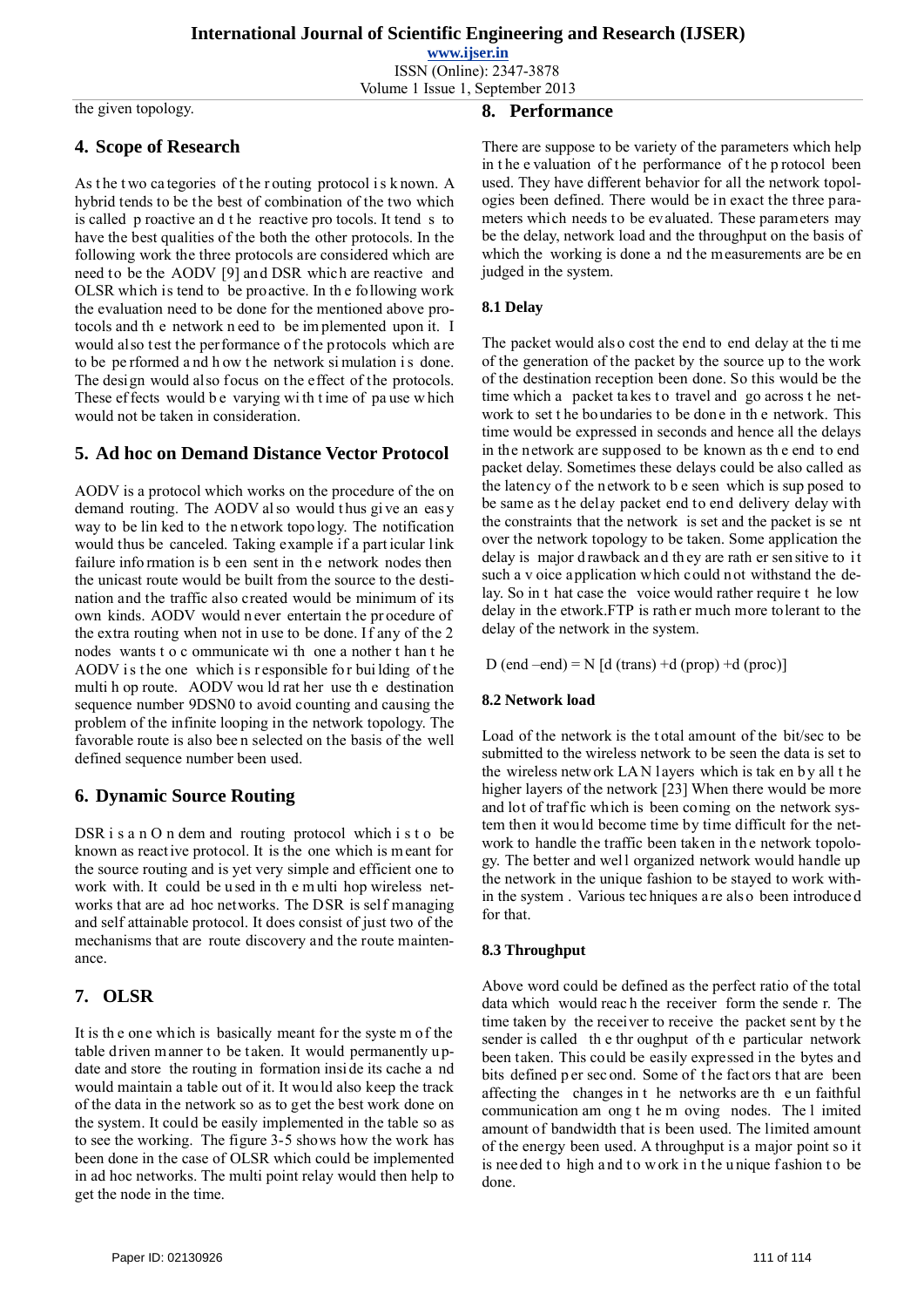**www.ijser.in**

ISSN (Online): 2347-3878 Volume 1 Issue 1, September 2013

Equation used:

Number of the packets delivered in network\*packet size\*8) / (total duration taken)

## **9. Software Environment**

I am using the OPNET V14.5 software for making my simulation of t he project. OPNET is th e n etwork sim ulator. It thus helps in providing the large amount of solutions for the network m anagement and t he ap plication for e xample t he operations of the networks, research been done on the network, development p hase of t he net work, Pl anning been done on the network. It would also help to take care of the technologies been used in the network.

#### **9.1 Simulation Environment**

The master thesis has the si mulations that are bee n carried with the help of the OPNET modeler been used. Below diagram woul d r ather m ake i t clear ho w t he wo rk had be en done and how it needs to be done in th e network. The key parameter th at are b een prov ided in su ch si mulations are having 20 m obile no des for OLSR routing p rotocol. The major feat ure of th is p articular state is th at it h as different amount of nodes bee n at tached t o i t i n t he w orking been done to the system been done. In the case of the first scenario 20 nodes are been taken which are put through the parameters of the throughput, delay and load. In the next one 40 nodes a re bee n t aken an d i n t he f ollowing 8 0 bee n t aken. Each would have the running of 240 seconds. All the simulations would be taken and the results would be shown eventually. Under each we would check the behavior of AODV, DSR and OLSR. WE would then get multiple graphs of simulations th at are of delay, n etwork lo ad and t hroughput being taken. I would rather collect the DES on each of the protocol taken and t he wireless LAN assumed/I would also rather ch eck th e a verage of th e ORK been tak en and th e throughput be en a djusted. A m odel of t he net work of t he campus is been assumed below where the network is been spread in1000m x 1000m.The file transfer is b een analyzed with bit rate of 11.

#### **9.2 Simulation of first scenario**

In the case of the first and the foremost scenario been taken the 20 nodes which could be mobile and one of the server which is WLAN and it is supposed to be fixed. The network topology wou ld be of size 1000 x 1000 meter s. After the allotment of the IPv4 addressing which was been assigned to all the nodes which have been working. The configuration of the application been done and t he profile i s been tested all over the network topology. Now you cou ld deploy and configure the profile. The judgment is done on the basis of th e network where the FTP would be selected as the traffic load occurs and so the deployment is been done in the network. The configured first scenario has been shown in the figure given below.



#### **9.3 Simulation of Second Scenario**

In case of relayed second scenario, where the total nodes are 40 which all are m obile. All the c haracters would be t he same but the number of nodes would be changed n each and every scenario been taken in the network topology. It would be give the appropriate name and the work to be seen. In the case of the Se cond network in the p rotocol the parameters are tend to be the same. The whole network is been shown in fig below.



#### **9.4 Simulation of Third Scenario**

In the case of the third one the number of the nodes would be t aken as 80.The sam e way wo uld be t aken t o see t hat whether the network to be seen is there. By clicking on the scenario and giving the appropriate work to be done i n the name. All these steps would be remaining in the work and the n umber of n odes t o be seen i n t he w ork. The rea son where the mobile nodes would be pro found and the perfor-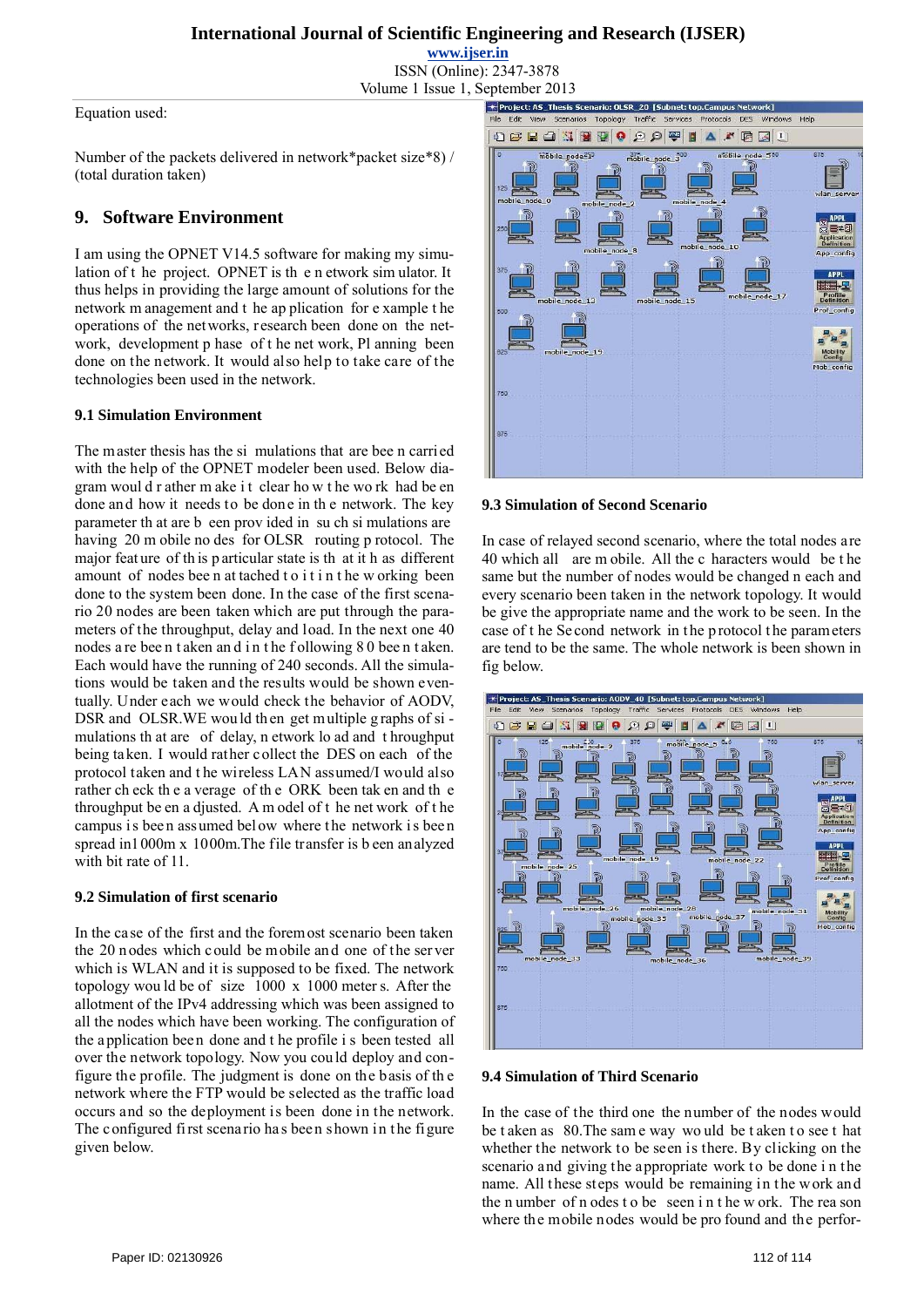**www.ijser.in**

ISSN (Online): 2347-3878 Volume 1 Issue 1, September 2013

mance of the protocols to be judged in the third scenario.



#### **9.5 Overall AODV Performance**



#### $-12 \times$ KAS\_Thesis-DSR\_20-DES-1: time\_average (in Wireless LAN.Delay (sec)) 0.030  $0.020$  $0.010$  $0.000$ Annotation: Campus Network time\_average (in Wireless LAN.Network Load (bits/sec)) 2,000,000 1,500,000 1,000,000 500,000  $\overline{0}$ average (in Wireless LAN.Throughput (bits/sec)) 2,000,000

 $2m$   $0s$ 

 $3m$  Os

 $4m$   $0s$ 

#### **9.6 Overall DSR Performance**

 $1m$ 0s

 $1,500,000$ 1,000,000 500,000

 $0m$   $0s$ 

**9.6 Overall OLSR Performance** 



## **10. Conclusion**

AODV and DSR protocols in terms of delay, network load and t hroughput i n 20 m obile no des. I n 4 0 m obile no des again the OLSR perform well than AODV and DSR in delay and throughput. The AODV puts low load than OLSR and DSR respectively. In 80 mobile nodes OLSR is again showing goo d r esults in delay and t hroughput t han AODV and DSR respectively. AODV offer good results in of fering low load on the network than OLSR and DSR respectively. The average values are ta ken from the graphs . From the a bove given graphs i t i s s hown cl early t hat t he OLSR gi ves t he outstanding results in delay and throughput and the AODV performs wel l i n t he net work l oad. High network l oad affects the M ANET routing control packets. By com paring AODV and DSR the results in the entire figures, it can be seen that AODV p erform well than DSR in d elay, network load and throughput. Average values are shown in the above table 5 .1.The study of t he protocols i s b een done an d i t would rather sh ow th at OLSR I b etter choice wh en talk ed about th e MANET an d accord ingly th e si mulations results